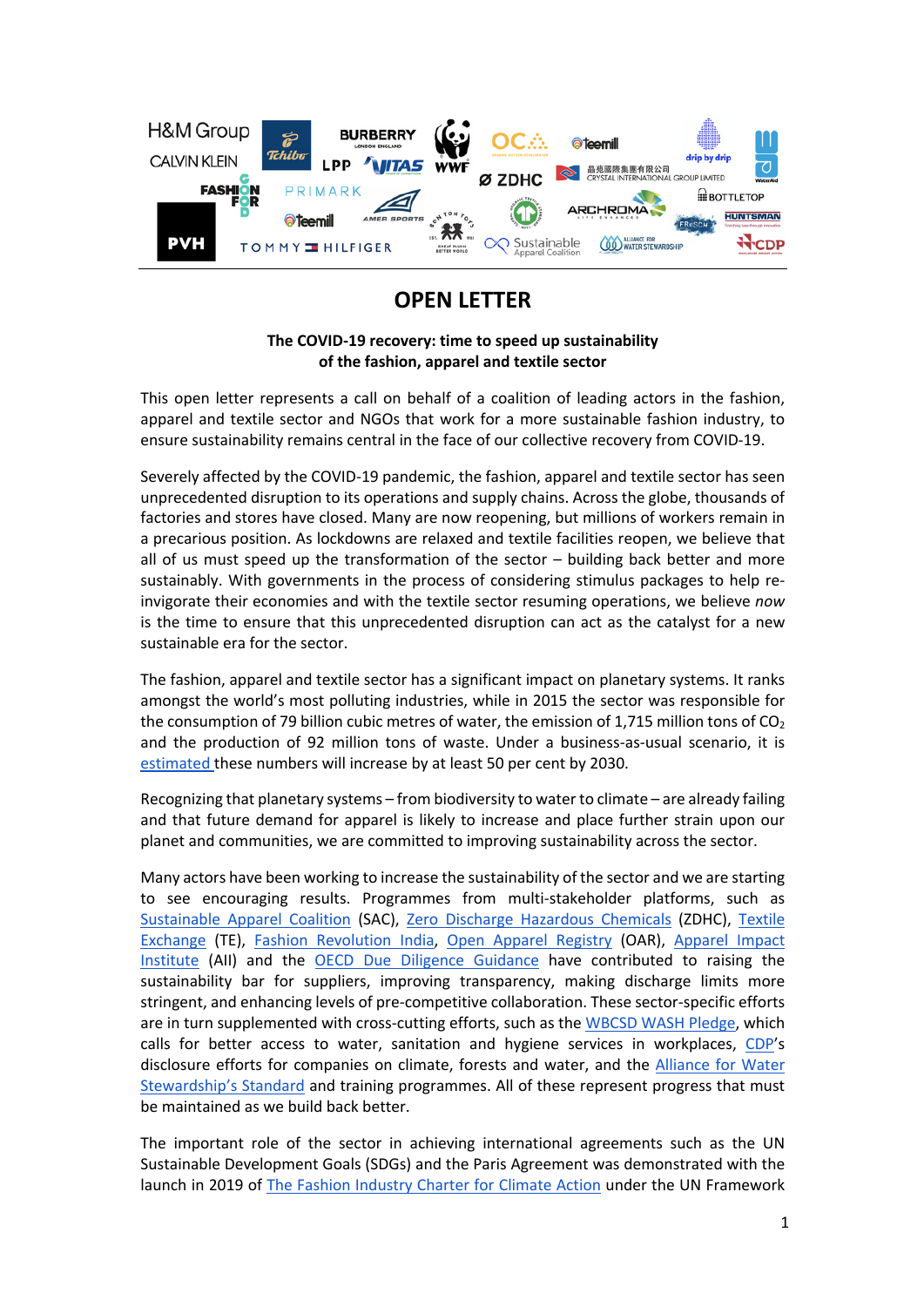Convention on Climate Change (UNFCCC) and the United Nations Alliance for Sustainable Fashion, which intends to transform the sector to support the achievement of the SDGs. Another notable initiative launched in 2020 was the "The Fashion Pact", which was led by France and drives ambitious science-based targets for climate, biodiversity and oceans.

The International Labour Organization (ILO) has launched a call to action "COVID-19: Action in the Global Garment Industry", which aims to catalyze action across the industry to support manufacturers through the economic disruption caused by the COVID-19 pandemic and to protect garment workers' income, health and employment. This Open Letter, which is supportive and complementary to the ILO's call to strengthen human rights, has a focus on the environmental aspects that need to be taken into consideration by the sector.

Bearing in mind the above, we call upon actors in the textile, apparel and fashion sector to:

1) **Maintain and embed corporate sustainability commitments into the core of business strategy and operations:** We call on our partners, peer companies and suppliers to maintain sustainability programmes at pre-COVID-19 levels, with the intention of strengthening them in the future. While short term demand for apparel may decline, long term demand for apparel is projected to increase, making the issue of planetary boundaries and sustainable growth a central challenge going forward. We will work with our value chains and stakeholders to embed environmental sustainability and resilience into our linked business strategies, assessing and reducing the impacts that the sector has on landscapes, climate, water resources and biodiversity. To build further resilience, including those companies that receive long-term financial assistance, should also disclose risks and other climate-related financial information aligned with TCFD recommendations, and to set sciencebased targets in line with the goals of the Paris Agreement – in order to reach net-zero emissions by 2050, as well as other science-based targets in other areas as they emerge (e.g., freshwater, biodiversity, land, oceans, etc.).

2) **Recognize the importance of WASH and pledge action:** The global COVID-19 pandemic has highlighted the importance of clean water and sanitation for health. Accordingly, we call upon our partners and peers to enact policies and strategies that will continue to emphasize the importance of the provision of universal access to water, sanitation and hygiene to mitigate the risks of the spread of diseases. Not only will this help in the fight against COVID-19, but address other water-borne diseases that affect millions annually.

3) **Revisit and transform business models with increased, brand-led sustainability efforts**: We call upon all fashion, apparel and textile companies to continue to champion the importance of sustainability publicly across the value chain, from customers to suppliers and fiber producers. Purpose-led brands have an opportunity to take a leading role in reshaping the industry to a new normal where the impact of production is minimized, products and materials are made more durable, and these activities are promoted and practiced along the supply chain. In particular, we encourage our peers and partners to consider how they may use the recovery to transform their business models in ways that decouple production and consumption from the depletion of water resources and the emission of greenhouses gases, and work collectively with governments, other companies, investors and communities to enhance sustainable water management within the river basins upon which they depend. In pursuing greener production practices, including circular design and longer lasting products as well as reductions in the use of harmful chemicals, it will facilitate upcycling and recycling of garments at the end of a product's life.

4) **Support and encourage governments to deploy Green Economic Recovery Plans:** Governments should consider sustainability in their COVID-19 stimulus packages to help re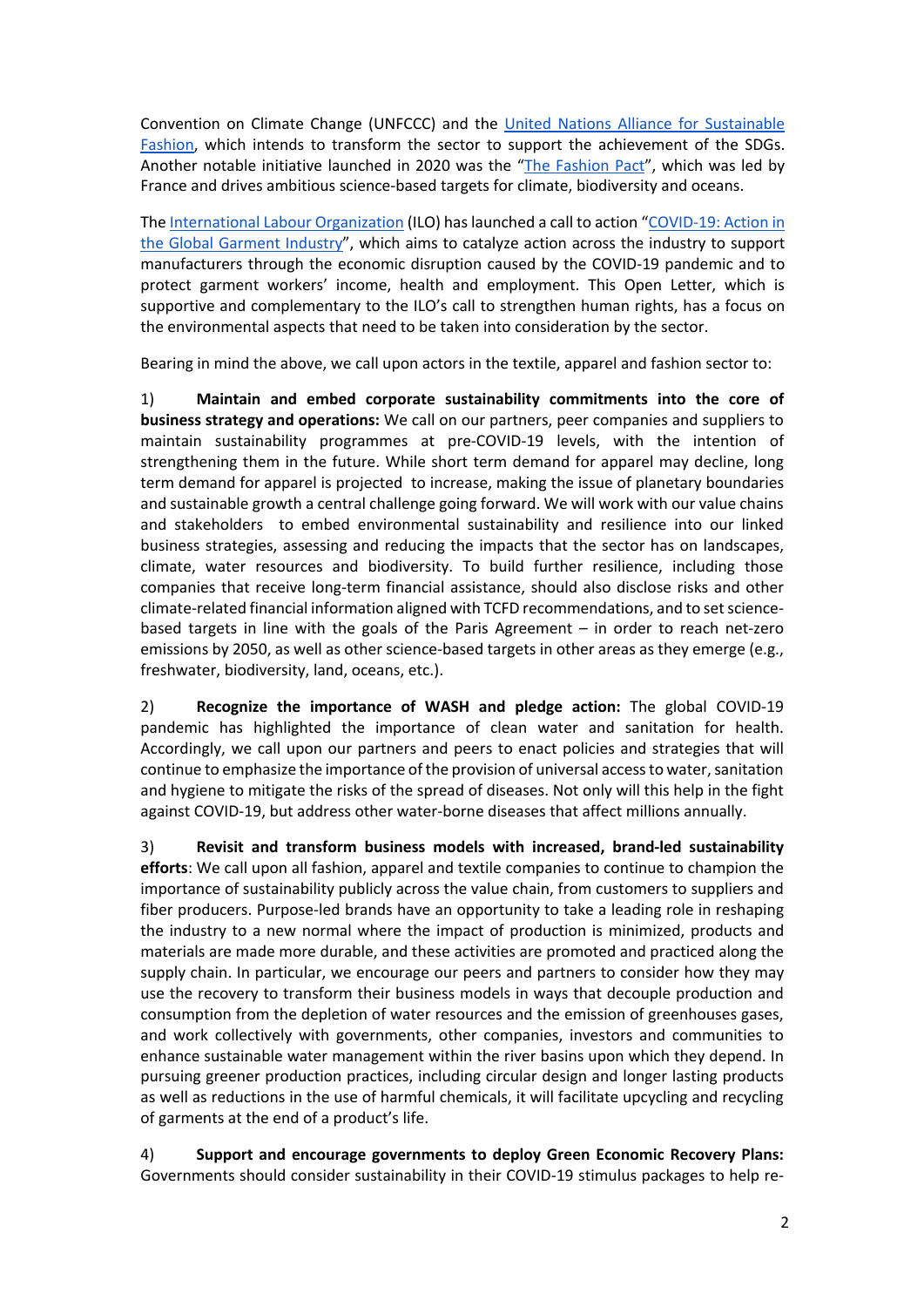invigorate economies. We encourage governments to employ both short- and long-term instruments for the recovery of the sector, which respect and support climate and environmental legislation, and are in line with the "do no harm" principle of the European Green Deal and the EU taxonomy. By attaching environmentally friendly 'conditions' to stimulus packages, governments can encourage those of us working in the sector to ramp up investments in more low-carbon and circular business models. This would also support us to incorporate greater environmental sustainability and resilience into our business strategies, including assessing and reducing pollution and therefore curbing the impacts the sector has on landscapes, climate, water resources and biodiversity. Governments should also work in partnership with other governments (particularly those of producing countries) to ensure an 'enabling environment' to support businesses to meet their environmental commitments, i.e., through multilateral engagement, trade agreements and legislations.

5) **Recognize the importance of nature, particularly freshwater ecosystems, in maintaining human wellbeing:** As emphasized by the increase in droughts in many river basins, freshwater scarcity is a growing threat to countries' sustainable development. We call upon our partners and peers to adopt standards that conserve the quantity and quality of freshwater resources and respect the science-based thresholds of terrestrial and aquatic ecosystems. In order to develop stronger resilience programmes to tackle future system disruptions – be they social or environmental – we call upon the sector to embrace Naturebased solutions, which will enhance resilience and human wellbeing. The development and implementation of comprehensive water stewardship strategies can help address the impacts that operations have on shared water resources, improve the conditions of the catchments these sites depend upon and preserve the livelihoods of communities in the area.

6) **Enhance and strengthen supplier relationships:** Recognizing that suppliers and their workers will be amongst the most affected by COVID-19, we call upon brands to build stronger connections with suppliers in these times. This may come through longer-term agreements that can enhance short and long-term sustainability efforts, more constructive two-way dialogues or the development of stronger resilience programmes to face future system disruptions. As these relationships are strengthened, we also believe will create an opportunity to revisit and address human rights concerns, as outlined by various groups.

7) **Enhance Traceability and Transparency:** Corporates should pay attention to transparency at all stages of the value chain. Processes like disclosure of suppliers could be utilized to improve the traceability, risk awareness and accountability of the sector. Reliable consumer information would empower consumers to make informed decisions on their purchases.

Together we can ensure that the return to operations will not mean a return to the old normal, but a step toward a more sustainable fashion, apparel and textile sector that is fit for the future.

## **Signed**

Alliance for Water Stewardship Amer Sports (subsidiary brands inc Salomon, Arc'teryx, Peak Performance, Atomic, Suunto, Wilson & Precor) Archroma Bon Ton Toys Bottletop Burberry Calvin Klein